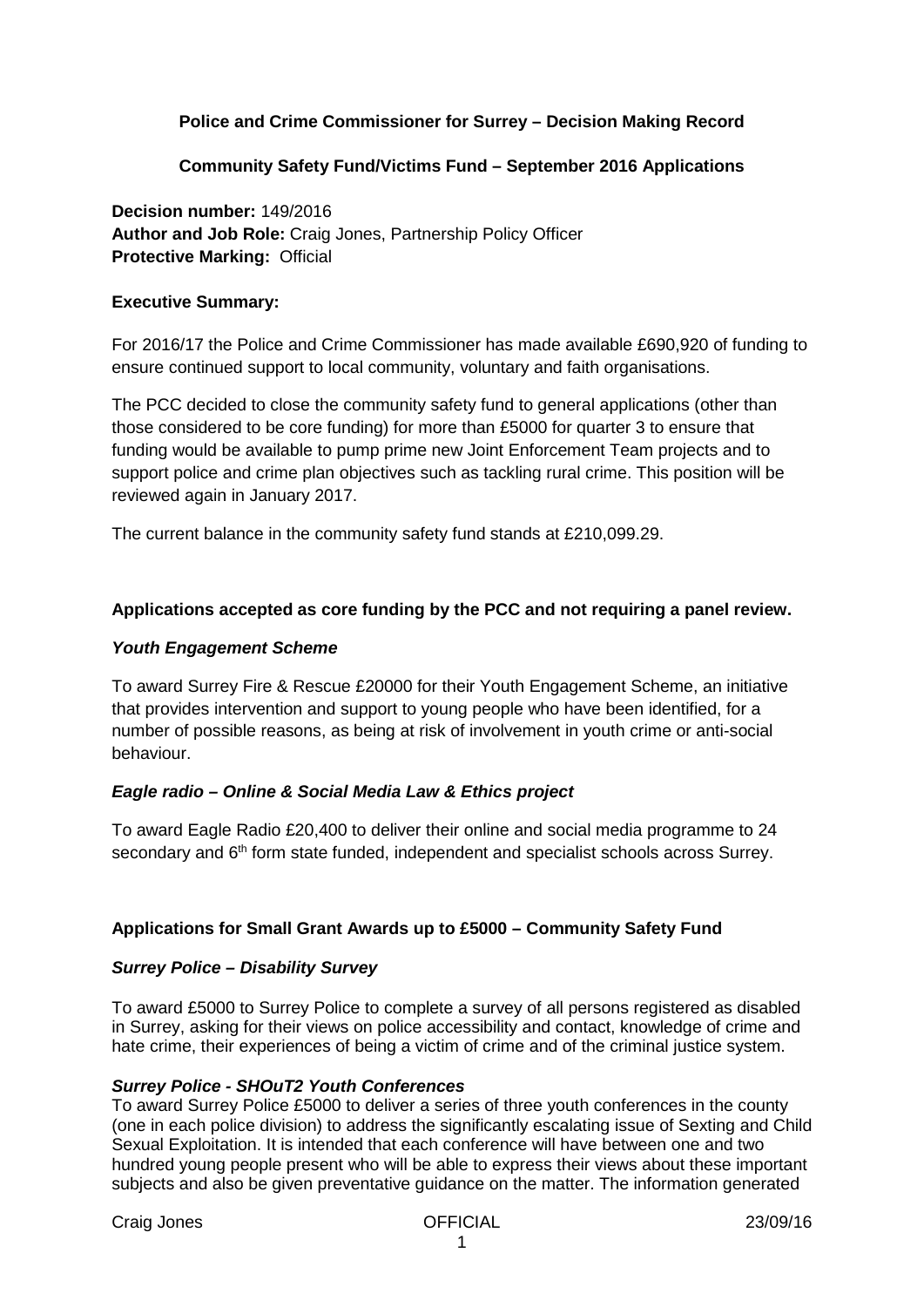by the conferences will be used to help direct the work the police and other services are already carrying out on these subjects.

### **Applications for Small Grant Awards up to £5000 – Victims Fund**

### *Surrey Police/CAMHS - STARS (Sexual Trauma Recovery Support) Project*

To award £800 to support delivery of an event to capture the experiences of young people that have been victims of child sexual exploitation. Facilitated by CAMHS the event will help local agencies and commissioners better understand how existing services are performing and whether there are gaps in provision that need to be addressed. The event will be attended by approximately 25 young people who will engage in a number of interactive workshops where they will be able to share, in confidence, their experiences of the system and challenge decision makers from key agencies such as the Police and County Council.

#### *Other funding – ActiveSurrey*

To award £2000 to ActiveSurrey for a 3 year period in support of the Surrey Sports Awards. The PCC is specifically funding the Coach of the Year Award, recognising that coaches are often acting as role models, providing support and advice to young people.

#### **Recommendation**

The Commissioner supports the core funding applications, other funding and small grants applications to the Community Safety Fund/Victims fund and awards to the following;

- £20000 to Surrey Fire & Rescue for their Youth Engagement Scheme
- £20400 to Eagle Radio to deliver their online and social media programme
- £5000 to Surrey Police to complete a survey of all persons registered as disabled in **Surrey**
- £5000 to Surrey Police to deliver a series of three youth conferences in the county
- £800 To CAHMS to support delivery of an event to capture the experiences of young people that have been victims of child sexual exploitation
- £2000 to ActiveSurrey for a 3 year period in support of the Surrey Sports Awards

#### **Police and Crime Commissioner Approval**

I approve the recommendation(s):

Sand, minis

Signature:

Date: 26/09/2016

Craig Jones OFFICIAL 23/09/16